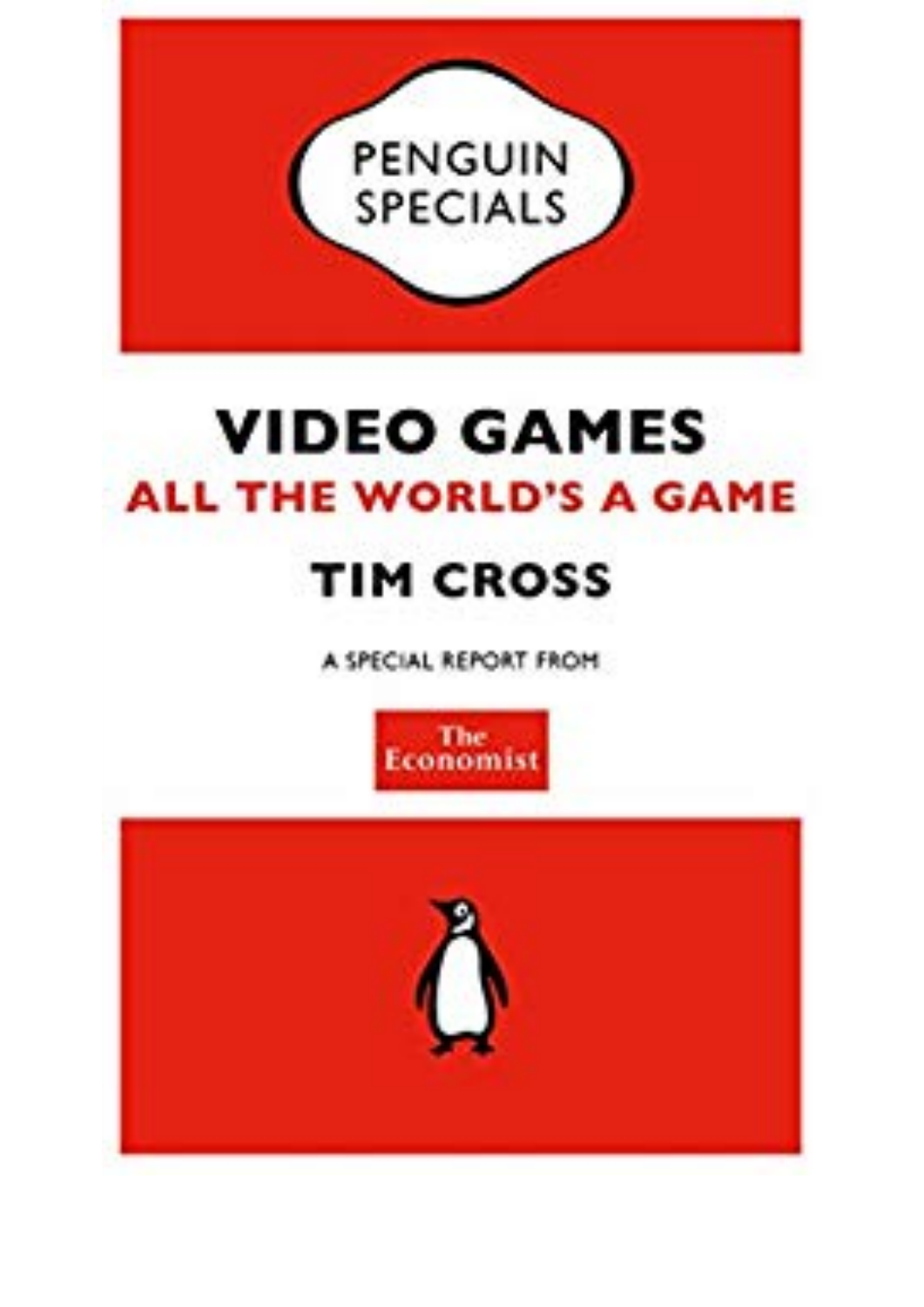*The Economist*

**The Economist: Video Games: All the World's a Game (Penguin Specials)**

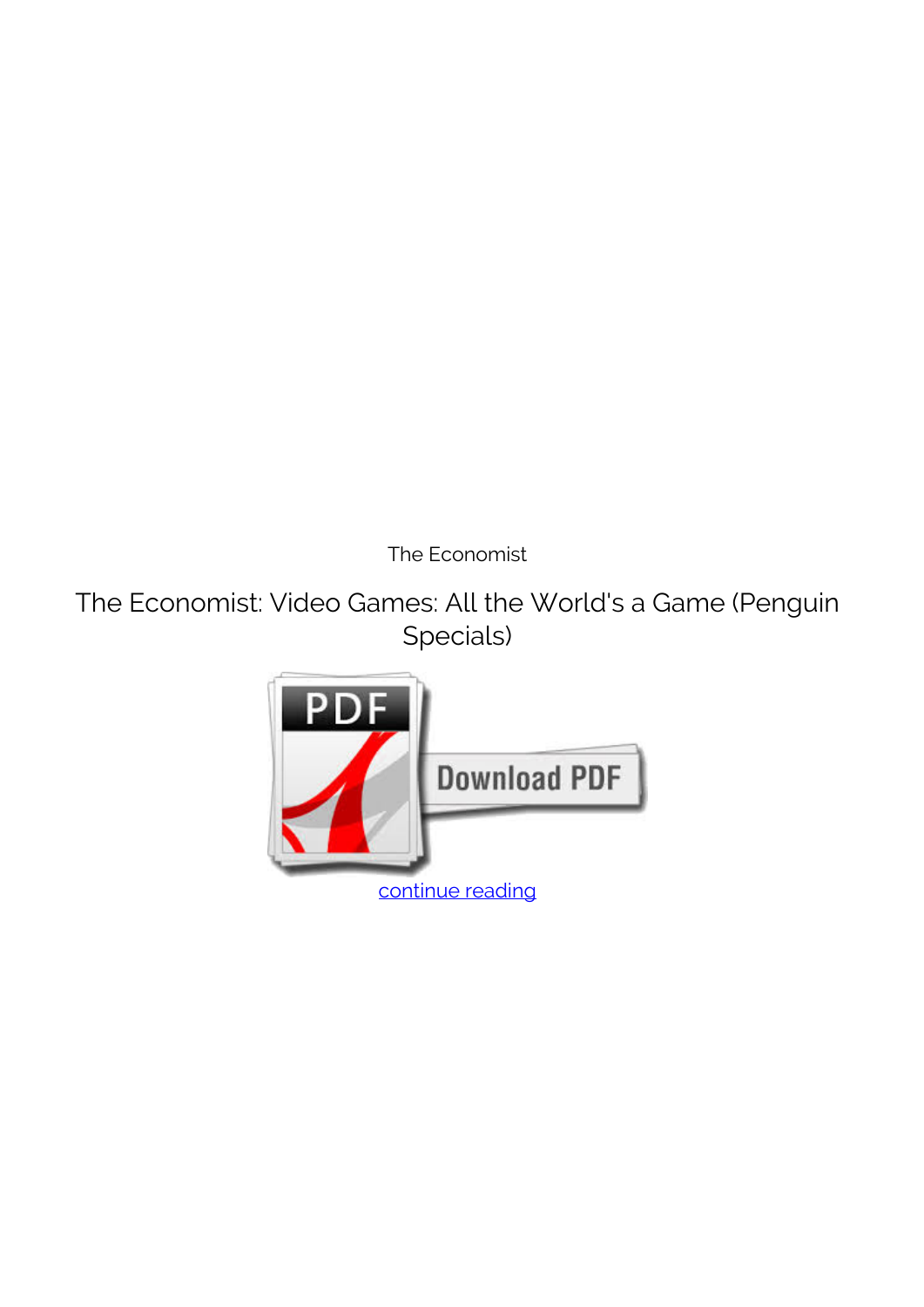The Penguin Economist Special reports explore the most pressing economic issues of the day: from national and global economies, to the impact of trade, industry and jobs. Tim Cross analyses the proliferation of the video games in this Economist particular report, and how its successes are established to grow. Last year the market earned \$56billion worldwide.In america, the average age of a gamer is 37 and 42% are female. Written to be read on an extended commute or in your lunch hour - be better informed in under an hour. Sections in the survey include:All the world's a gameAs you prefer itThe business of video gaming: Thinking from the boxPaying for pixels E-sports: Gentlemen, begin your computersViolence and addiction: No killer appAlternative uses: The play's the thingThe need for fun: Homo ludens



[continue reading](http://bit.ly/2Tge8Fv)